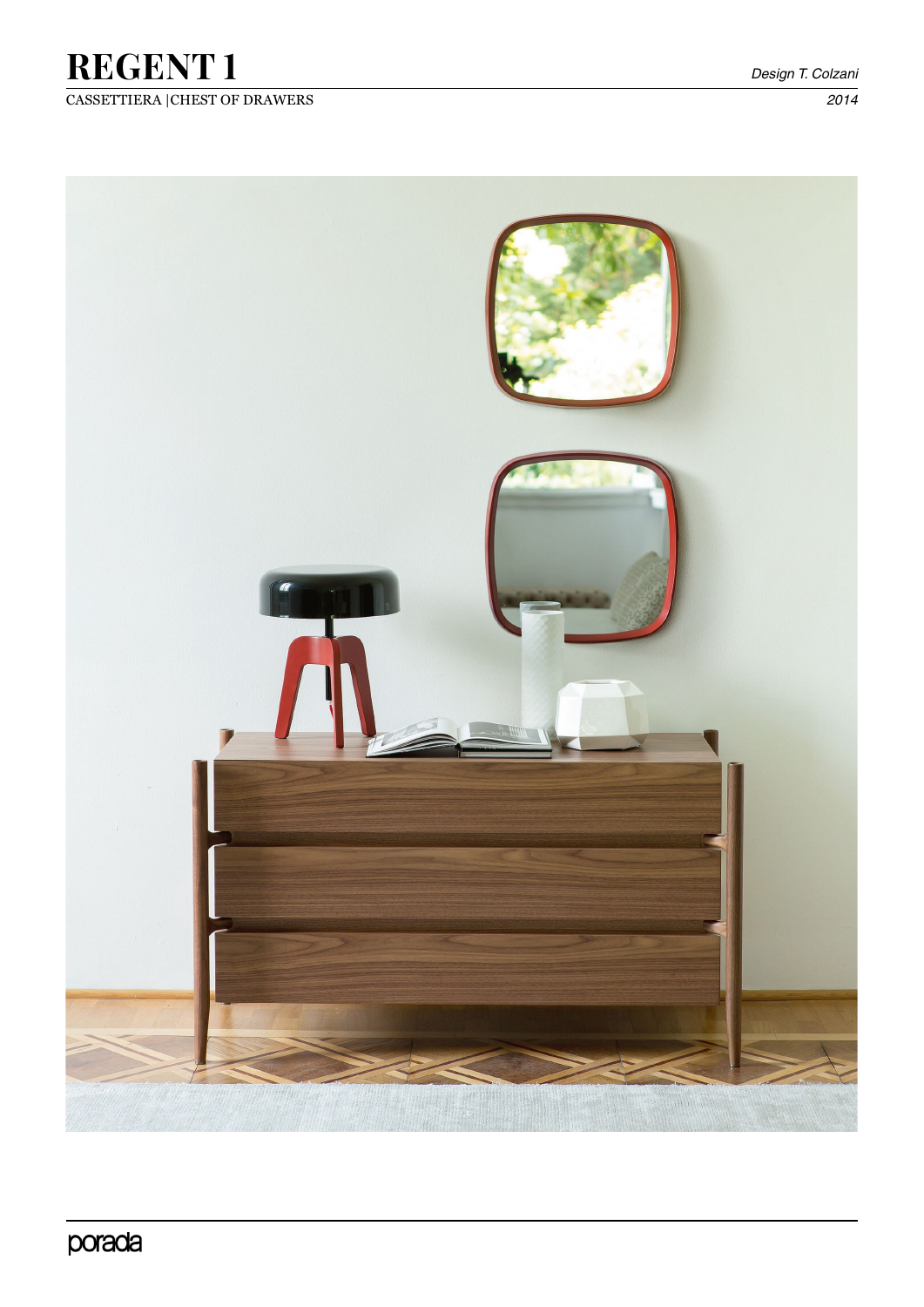# **REGENT 1 LEGNO**

### CASSETTIERA |CHEST OF DRAWERS *2014*

Cassettiera a tre cassetti con chiusura rallentata con struttura in massello di noce canaletta.

*Chest of drawers with frame in solid canaletta walnut with three drawers with soft closure.* 

*Kommode mit Gestell aus massivem Nussbaum Canaletta und drei Schubladen mit weicher Schließung.*

*Commode avec structure en noyer canaletta massif avec trois tiroirs avec fermeture douce.*

*Cajonera de tres cajones con sistema de cierre automático desacelerado con estructura de nogal canaletta macizo.*





porada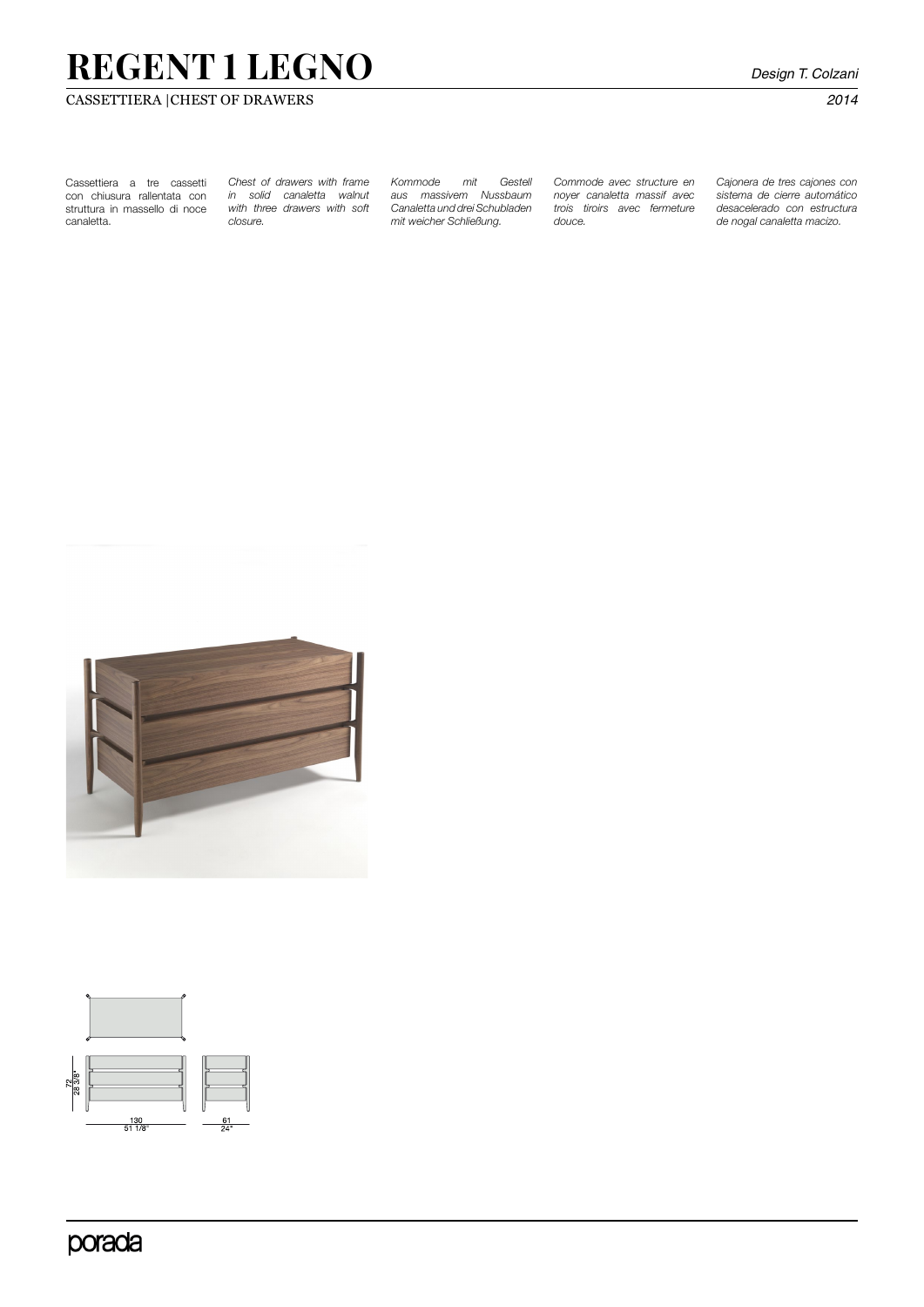# **REGENT 1 LEGNO**

### CASSETTIERA |CHEST OF DRAWERS *2014*

#### **Essenze** | *Wood*

PISTACCHIO Pistacchio (PANTONE *5825)*



AVIO Avio (PANTONE *5415)*

#### AVORIO Ivory *(RAL 1013)* NERO Black *(RAL 9005)* ARGILLA Argilla *(RAL 7006)* GRANATA Granata *(NCS S4050Y90R)* BIANCO White *(RAL 9016)* PIOMBO Piombo *(NCS S5005G20Y)* **Laccato opaco poro chiuso** | *Matt Lacquered closed pore*

IRON Iron (RAL 7011*)* CIOCCOLATO Chocolate *(RAL 8019)*

# porada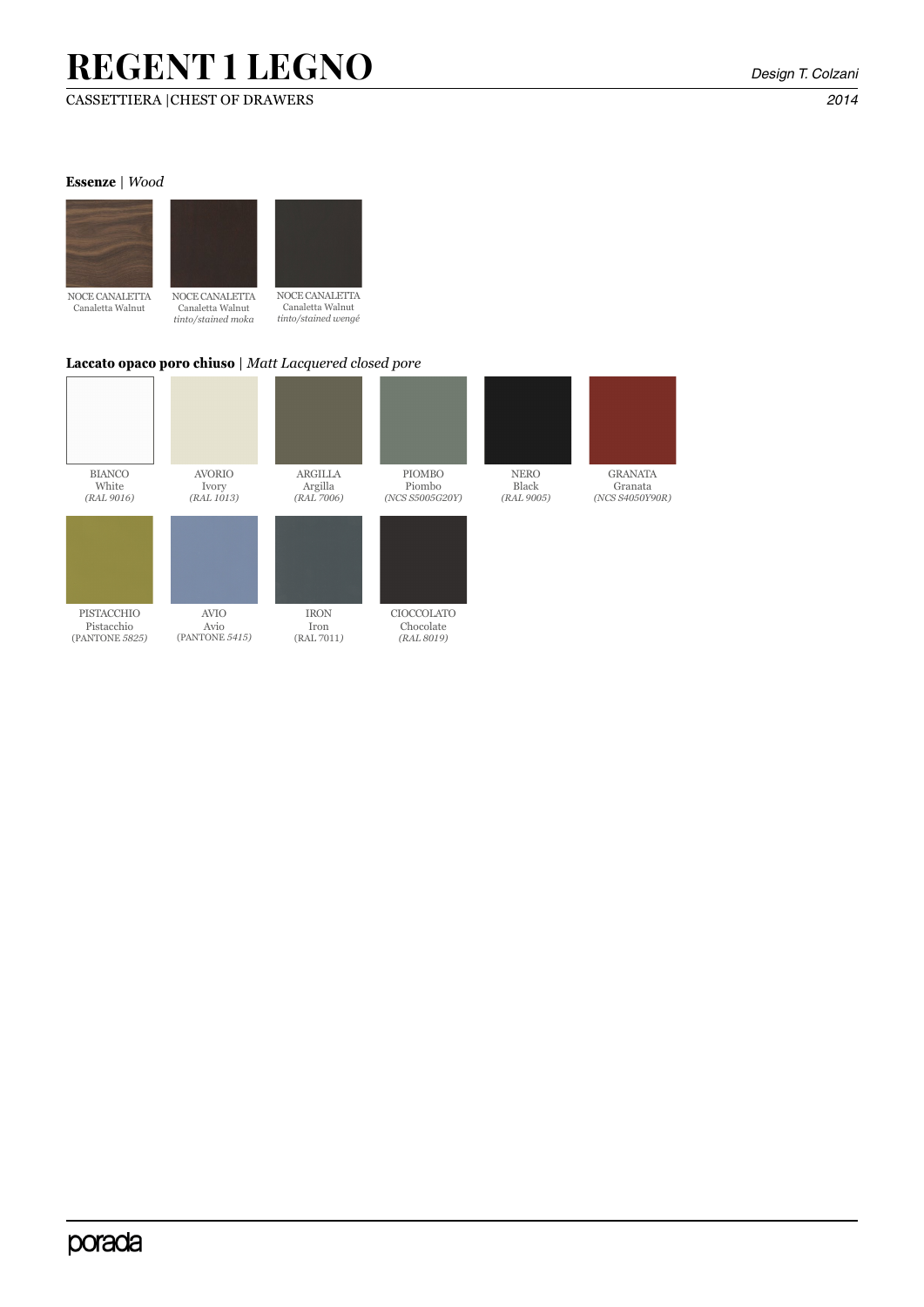# **REGENT 1 PELLE**

## CASSETTIERA |CHEST OF DRAWERS *2014*

Cassettiera a tre cassetti con chiusura rallentata con struttura in massello di noce canaletta. Cassetti rivestiti in pelle o pelle extra.

*Chest of drawers with frame in solid canaletta walnut with three drawers with soft closure. Drawers covered by leather or leather extra.*

*Kommode mit Gestell aus massivem Nussbaum Canaletta und drei Schubladen mit weicher Schließung. Schubladen mit Leder oder Extra Leder bedeckt.* 

*Commode avec structure en noyer canaletta massif, avec trois tiroirs avec fermeture douce. Tiroirs revêtus en cuir ou cuir Extra.*

*Cajonera de tres cajones con sistema de cierre automático desacelerado con estructura de nogal canaletta macizo. Cajones revestidos de piel o de piel extra.*